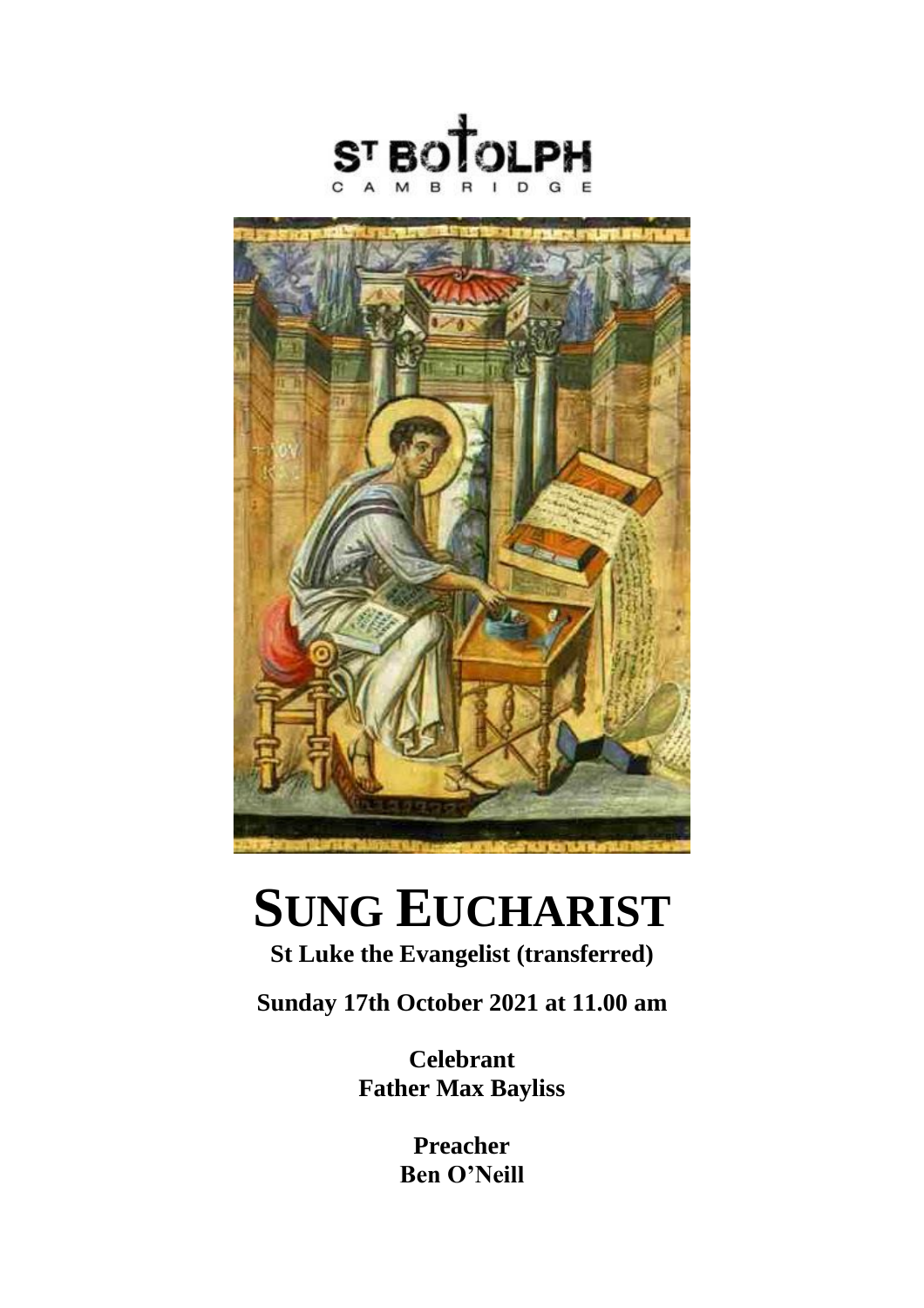# **WELCOME – Fr Max**

#### *THE INTROIT HYMN Saint Luke, belov'd physician* (tune NEH 167)

SaINT Luke, belov'd physician, with honour now recall, with honour now recall. who served his Master's mission, who ministered to Paul; whose skill to distant ages bequeathed a gift unpriced, a gospel in whose pages we see the face of Christ.

He tells for us the stories of Jesus here on earth, the unsung pains and glories that marked the church's birth; the Spirit's power in preaching, the contrite sinner freed, the grace and mercy reaching our deepest human need.

For all who work our healing we lift our hearts in prayer, the love of God revealing in science, skill and care: his gifts be still imparted to those who make us whole, like Luke the tender-hearted, physician of the soul.

#### *THE LORD'S PRAYER*

UR Father, which art in heaven, hallowed be thy name; thy kingdom come; thy will be UR Father, which art in heaven, hallowed be thy name; thy kingdom come; thy will be done; in earth as it is in heaven. Give us this day our daily bread. And forgive us our trespasses, as we forgive them that trespass against us. And lead us not into temptation; but deliver us from evil. **Amen**.

#### *THE COLLECT FOR PURITY*

#### LMIGHTY God,

ALMIGHTY God,<br> **A**unto whom all hearts be open, all desires known, and from whom no secrets are hid; **Cleanse the thoughts of our hearts by the inspiration of thy Holy Spirit, that we may perfectly love thee, and worthily magnify thy holy Name; through Christ our Lord. Amen.**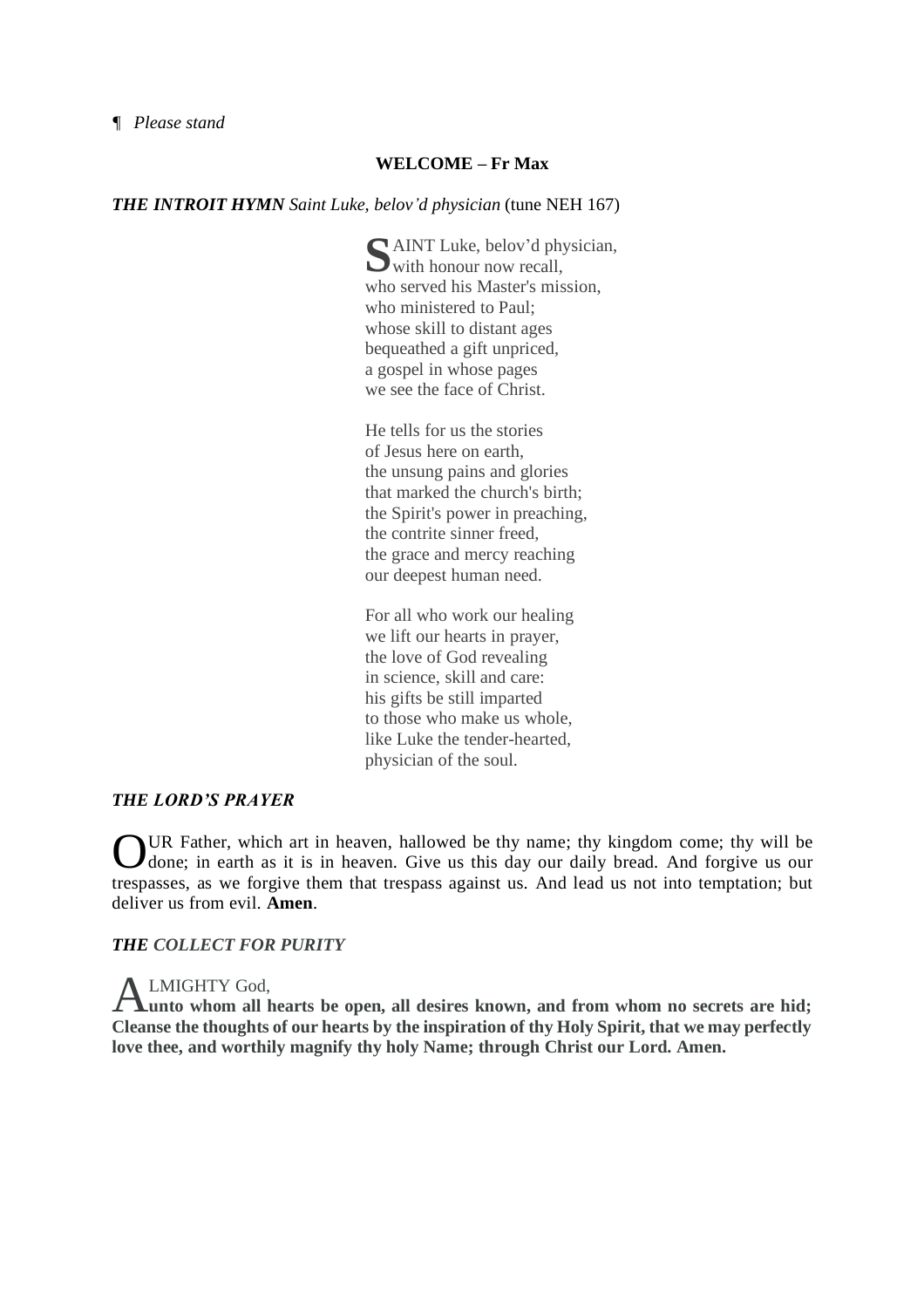# *THE SUMMARY OF THE LAW*

UR Lord Jesus Christ said: Hear, O Israel, The Lord our God is one Lord; and thou shalt love the Lord thy God with all thy heart, and with all thy soul, and with all thy mind, and with all thy strength. This is the first commandment. And the second is like, namely this: Thou shalt love thy neighbour as thyself. There is none other commandment greater than these. On these two commandments hang all the Law and the Prophets. O

# *THE KYRIES* from *Mass a San Martino Vescovo* by Luigi Bozzazzo

## *Kyrie Eleison, Christe Eleison, Kyrie Eleison.* Lord, have mercy upon us, Christ have mercy upon us, Lord have mercy upon us.

Let us pray.

#### *¶ Please kneel or sit*

# *THE COLLECT FOR THE SOVEREIGN*

LMIGHTY God, whose kingdom is everlasting, and power infinite: Have mercy upon the whole Church; and so rule the heart of thy chosen servant ELIZABETH, our Queen and Governor, that she (knowing whose minister she is) may above all things seek thy honour and glory: and that we, and all her subjects (duly considering whose authority she hath) may faithfully serve, honour, and humbly obey her, in thee, and for thee, according to thy blessed Word and ordinance; through Jesus Christ our Lord, who with thee and the Holy Ghost liveth and reigneth, ever one God, world without end. **Amen.** A

#### *THE COLLECT OF THE DAY*

LMIGHTY and most merciful God, of thy bountiful goodness keep us, we beseech thee, ALMIGHTY and most merciful God, of thy bountiful goodness keep us, we beseech thee,<br>
from all things that may hurt us; that we, being ready both in body and soul, may cheerfully accomplish those things that thou wouldest have done; through Jesus Christ our Lord. **Amen.**

*¶ Please sit*

#### *THE EPISTLE (read by Dan Jones)*

*The Epistle is taken from the fifth chapter of Paul's Letter to the Ephesian, beginning at verse 15-21*

SEE then that ye walk circumspectly, not as fools, but as wise, redeeming the time, because<br>the days are evil. Wherefore be ye not unwise, but understanding what the will of the Lord  $\sum$  the days are evil. Wherefore be ye not unwise, but understanding what the will of the Lord is. And be not drunk with wine, wherein is excess; but be filled with the Spirit; speaking to yourselves in psalms, and hymns, and spiritual songs; singing and making melody in your heart to the Lord; giving thanks always for all things unto God and the Father, in the name of our Lord Jesus Christ; submitting yourselves one to another in the fear of God.

*Here endeth the Epistle*

*¶ Please stand*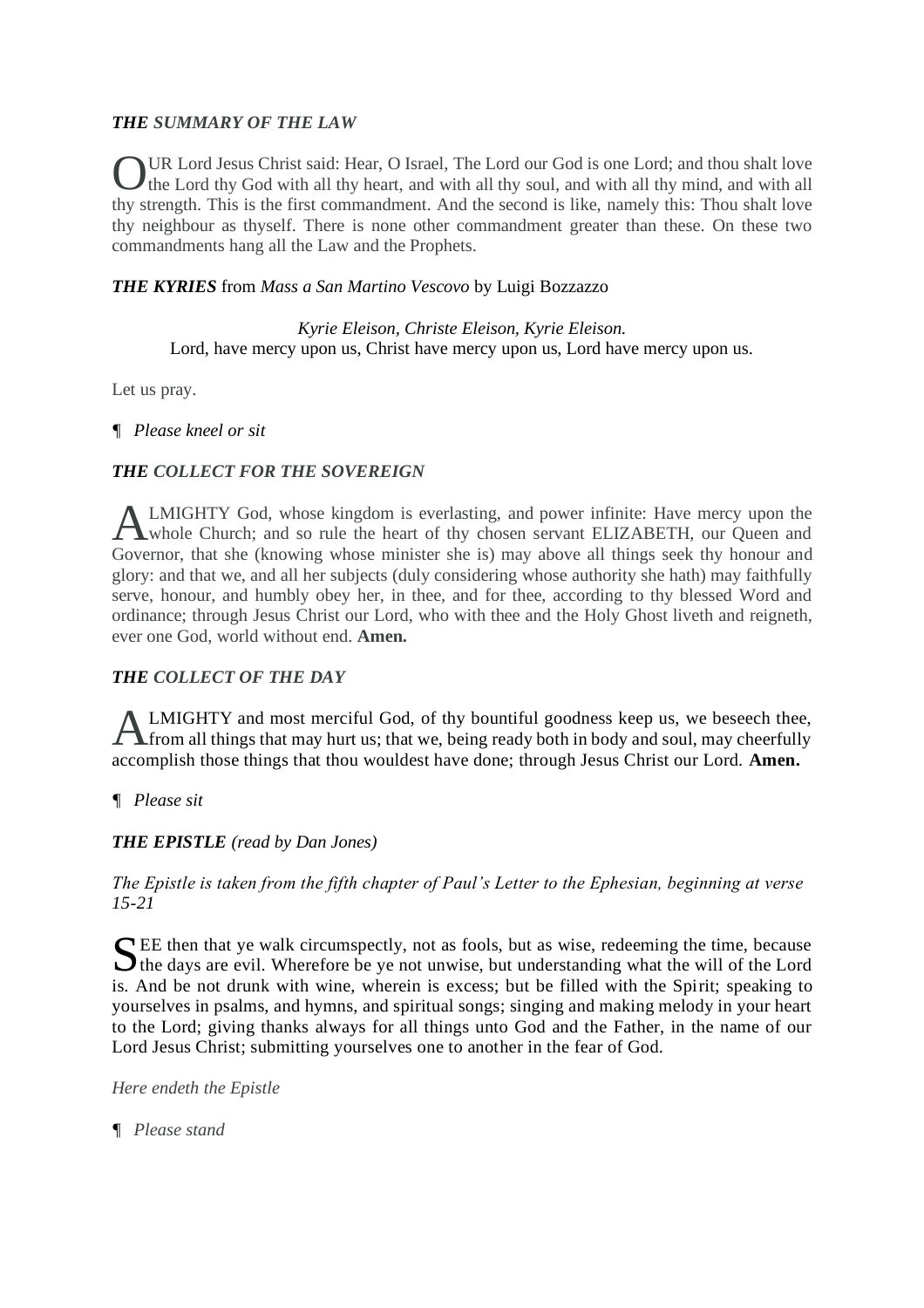#### *THE GRADUAL HYMN NEH 102 A brighter dawn is breaking*

#### *THE GOSPEL*

*The Holy Gospel is written in the twenty-second chapter of the Gospel according to St Matthew, beginning at the fist verse.*

#### **Glory be to thee, O Lord.**

ESUS said, The kingdom of heaven is like unto a certain king, who made a marriage for his JESUS said, The kingdom of heaven is like unto a certain king, who made a marriage for his son; and sent forth his servants to call them that were bidden to the wedding; and they would not come. Again, he sent forth other servants, saying, Tell them which are bidden, Behold, I have prepared my dinner; my oxen and my fatlings are killed, and all things are ready; come unto the marriage. But they made light of it, and went their ways, one to his farm, another to his merchandise: and the remnant took his servants, and entreated them spitefully, and slew them. But when the king heard thereof, he was wroth; and he sent forth his armies, and destroyed those murderers, and burnt up their city. Then saith he to his servants, The wedding is ready, but they who were bidden were not worthy. Go ye therefore into the high-ways, and as many as ye shall find bid to the marriage. So those servants went out into the high-ways, and gathered together all, as many as they found, both bad and good; and the wedding was furnished with guests. And when the king came in to see the guests, he saw there a man which had not on a weddinggarment. And he saith unto him, Friend, how camest thou in hither, not having a weddinggarment? And he was speechless. Then said the king to the servants, Bind him hand and foot, and take him away, and cast him into outer darkness: there shall be weeping and gnashing of teeth. For many are called, but few are chosen.

#### **Praise be to thee, O Christ.**

#### *THE NICENE CREED (sung by all)*

#### BELIEVE in one God

I BELIEVE in one God<br> **the Father Almighty, Maker of heaven and earth, And of all things visible and invisible: And in one Lord Jesus Christ, the only-begotten Son of God, Begotten of his Father before all worlds, God of God, Light of Light, Very God of very God, Begotten, not made, Being of one substance with the Father, By whom all things were made: Who for us men and for our salvation came down from heaven, And was incarnate by the Holy Ghost of the Virgin Mary, And was made man, And was crucified also for us under Pontius Pilate. He suffered and was buried, And the third day he rose again according to the Scriptures, And ascended into heaven, And sitteth on the right hand of the Father. And he shall come again with glory to judge both the quick and the dead: Whose kingdom shall have no end. And I believe in the Holy Ghost, The Lord and giver of life, Who proceedeth from the Father and the Son, Who with the Father and the Son together is worshipped and glorified, Who spake by the Prophets. And I believe one Catholick and Apostolick Church. I acknowledge one Baptism for the remission of sins. And I look for the Resurrection of the dead, And the life of the world to come. Amen.**

#### *¶ Please sit*

*THE SERMON –* **Ben O'Neill Assistant Chaplain, Stamford School**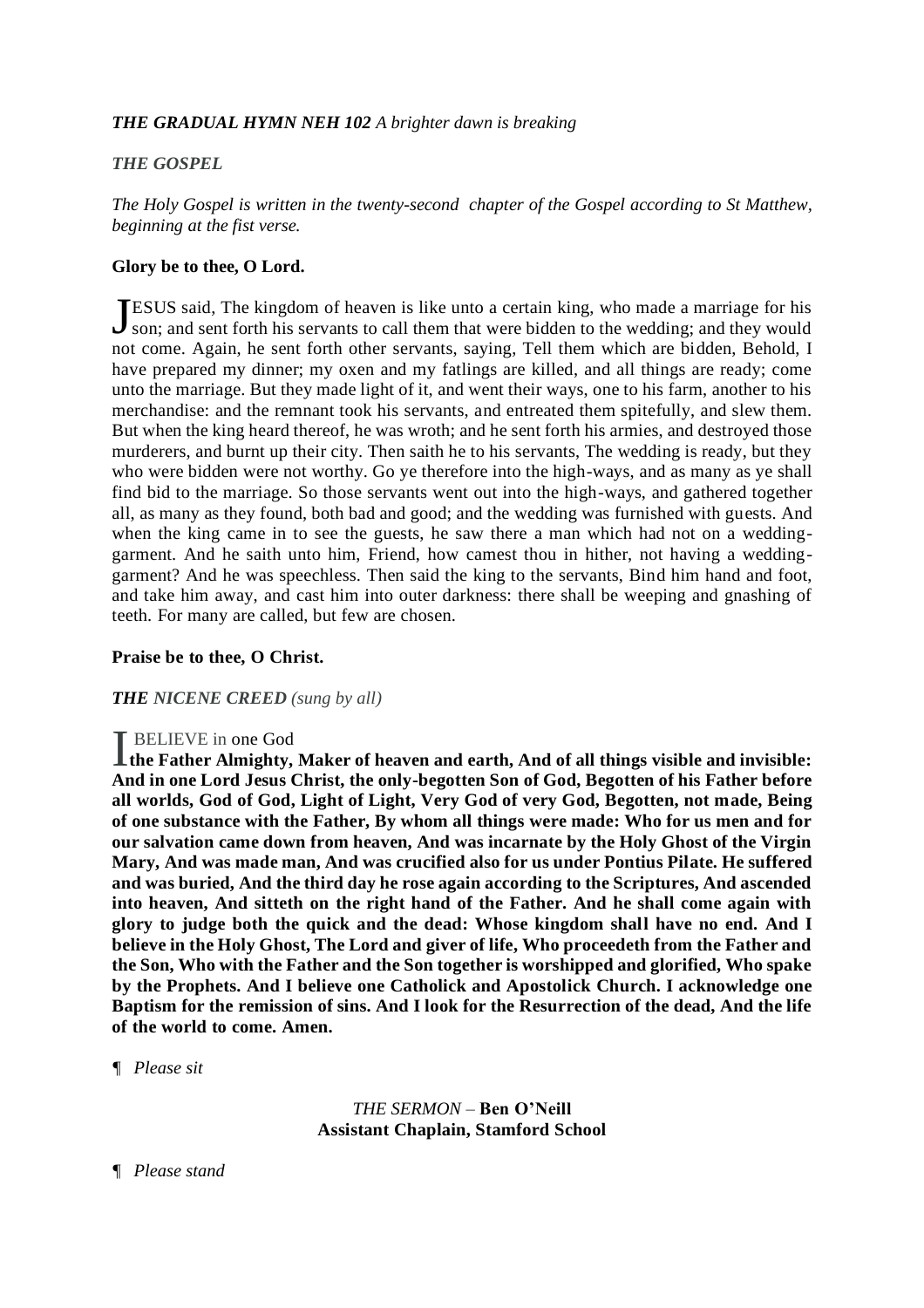# *THE OFFERTORY HYMN NEH 214 Let the round world*

### *¶ Please kneel or sit*

# *THE INTENTIONS*

Let us pray for the whole state of Christ's Church militant here on earth:

# *THE PRAYER FOR THE CHURCH MILITANT*

LMIGHTY and ever living God, who by thy holy Apostle hast taught us to make prayers, and **ALMIGHTY** and ever living God, who by thy holy Apostle hast taught us to make prayers, and supplications, and to give thanks for all men; We humbly beseech thee most mercifully to accept our oblations, and to receive these our prayers, which we offer unto thy Divine Majesty; beseeching thee to inspire continually the Universal Church with the spirit of truth, unity, and concord: And grant that all they that do confess thy holy Name may agree in the truth of thy holy Word, and live in unity and godly love.

We beseech thee also to save and defend all Christian kings, princes and governors; and specially thy servant Elizabeth our Queen; that under her we may be godly and quietly governed: and grant unto her whole council, and to all that are put in authority under her, that they may truly and indifferently minister justice, to the punishment of wickedness and vice, and to the maintenance of thy true religion, and virtue.

Give grace, O heavenly Father, to all Bishops and Curates, that they may, both by their life and doctrine, set forth thy true and lively Word, and rightly and duly administer thy holy Sacraments.

And to all thy People give thy heavenly grace; and especially to this congregation here present; that, with meek heart and due reverence, they may hear, and receive thy holy Word; truly serving thee in holiness and righteousness all the days of their life.

And we most humbly beseech thee, of thy goodness, O Lord, to comfort and succour all them who, in this transitory life, are in trouble, sorrow, need, sickness, or any other adversity. And we also bless thy holy Name for all thy servants departed this life in thy faith and fear; beseeching thee to give us grace so to follow their good examples, that with them we may be partakers of thy heavenly kingdom. Grant this, O Father, for Jesus Christ's sake, our only Mediator and Advocate. **Amen**.

# *THE INVITATION TO CONFESSION*

 $\sqrt{\text{E}}$  that do truly and earnestly repent you of your sins, and are in love and charity with your The that do truly and earnestly repent you of your sins, and are in love and charity with your neighbours, and intend to lead a new life, following the commandments of God, and walking from henceforth in his holy ways; Draw near with faith, and take this holy Sacrament to your comfort; and make your humble confession to Almighty God, meekly kneeling upon your knees.

#### *THE CONFESSION*

#### LMIGHTY God,

**Father of our Lord Jesus Christ, Maker of all things, Judge of all men; We acknowledge**  A**and bewail our manifold sins and wickedness, Which we, from time to time, most grievously have committed, By thought, word, and deed, Against thy Divine Majesty, Provoking most justly thy wrath and indignation against us. We do earnestly repent, And are heartily sorry for these our misdoings; The remembrance of them is grievous unto us; The burden of them is intolerable. Have mercy upon us, Have mercy upon us, most merciful Father; For thy Son**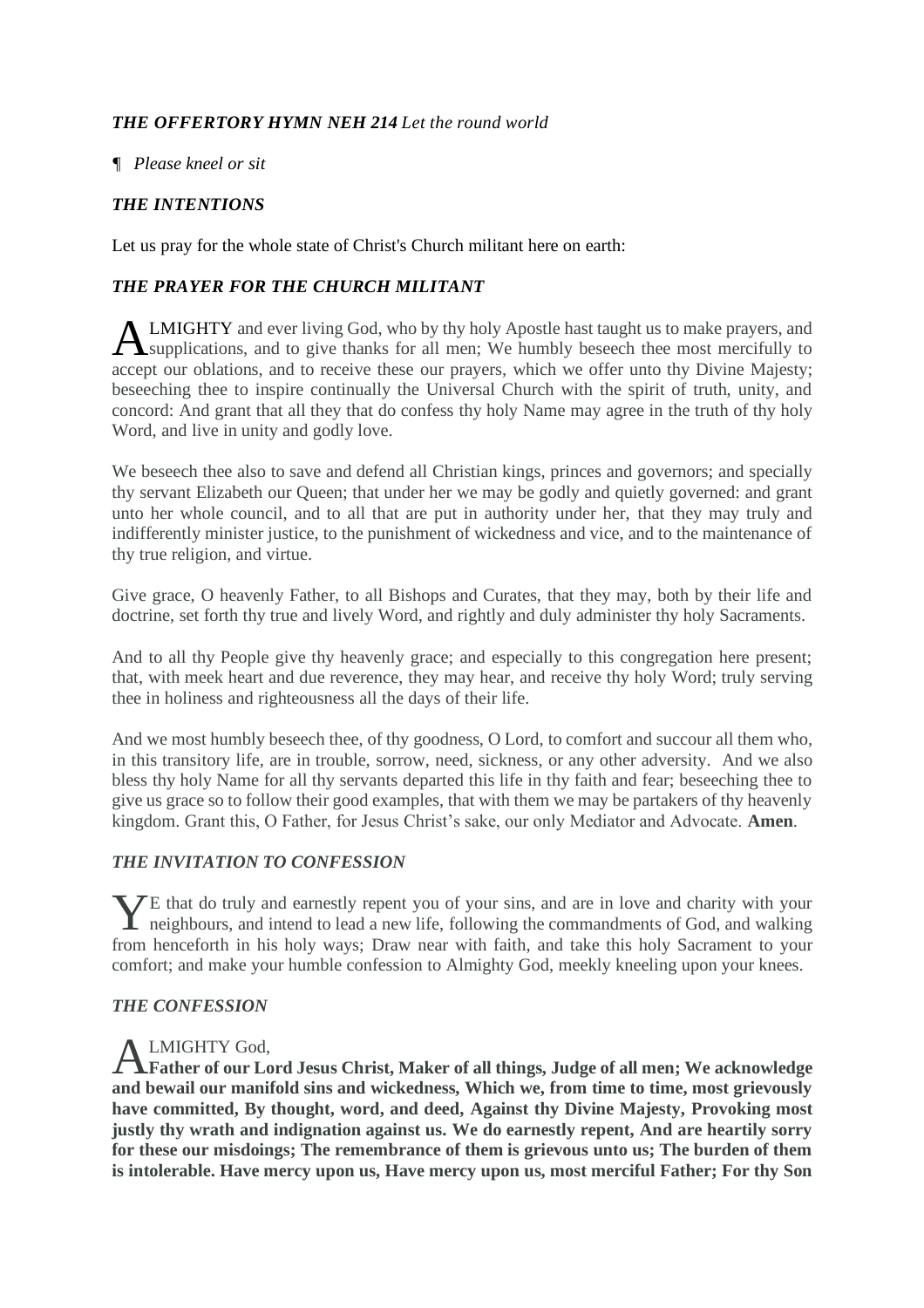**our Lord Jesus Christ's sake, Forgive us all that is past; And grant that we may ever hereafter Serve and please thee In newness of life, To the honour and glory of thy Name; Through Jesus Christ our Lord. Amen.** 

# *THE ABSOLUTION*

LMIGHTY God, our heavenly Father, who of his great mercy hath promised forgiveness ALMIGHTY God, our heavenly Father, who of his great mercy hath promised forgiveness of sins to all them that with hearty repentance and true faith turn unto him; Have mercy upon you; + pardon and deliver you from all your sins; confirm and strengthen you in all goodness; and bring you to life eternal; through Jesus Christ our Lord. **Amen.**

# *THE COMFORTABLE WORDS*

EAR what comfortable words our Saviour Christ saith unto all who truly turn to him. *Come*  **HEAR** what comfortable words our Saviour Christ saith unto all who truly turn to him. Come unto me, all ye that travail and are heavy laden, and I will refresh you. So God loved the *world, that he gave his only-begotten Son, to the end that all that believe in him should not perish, but have everlasting life.* Hear also what Saint Paul saith. *This is a true saying, and worthy of all men to be received, That Christ Jesus came into the world to save sinners.* Hear also what Saint John saith. *If any man sin, we have an Advocate with the Father, Jesus Christ the righteous; and he is the propitiation for our sins.*

# *¶ Please stand*

*THE SURSUM CORDA (sung by all)*

**THE Lord be with you. THE Lord be with you And with thy spirit.** Lift up your hearts. **We lift them up unto the Lord.** Let us give thanks unto our Lord God. **It is meet and right so to do.** 

It is very meet, right, and our bounden duty, that we should at all times, and in all places, give thanks unto thee, O Lord, Holy Father, Almighty, Everlasting God. Therefore with Angels and Archangels, and with all the company of heaven, we laud and magnify thy glorious Name; evermore praising thee, and singing:

#### *THE SANCTUS & BENEDICTUS (set by Bozzazzo)*

OLY, holy, holy, Lord God of hosts, heaven and earth are full of thy glory: Glory be to thee, **TOLY**, holy, holy, Lord God of hosts, heaven and earth are full of thy glory: Glory be to thee, O Lord most High. Amen. + Blessed is he that cometh in the name of the Lord. Hosanna in the highest.

#### *¶ Please kneel or sit*

#### *THE PRAYER OF HUMBLE ACCESS*

WE do not presume **to come to this thy Table, O merciful Lord, trusting in our own righteousness, but in thy manifold and great mercies. We are not worthy so much as to gather up the crumbs under thy Table. But thou art the same Lord, whose property is always to have mercy: Grant us therefore, gracious Lord, so to eat the flesh of thy dear Son Jesus Christ, and to drink his**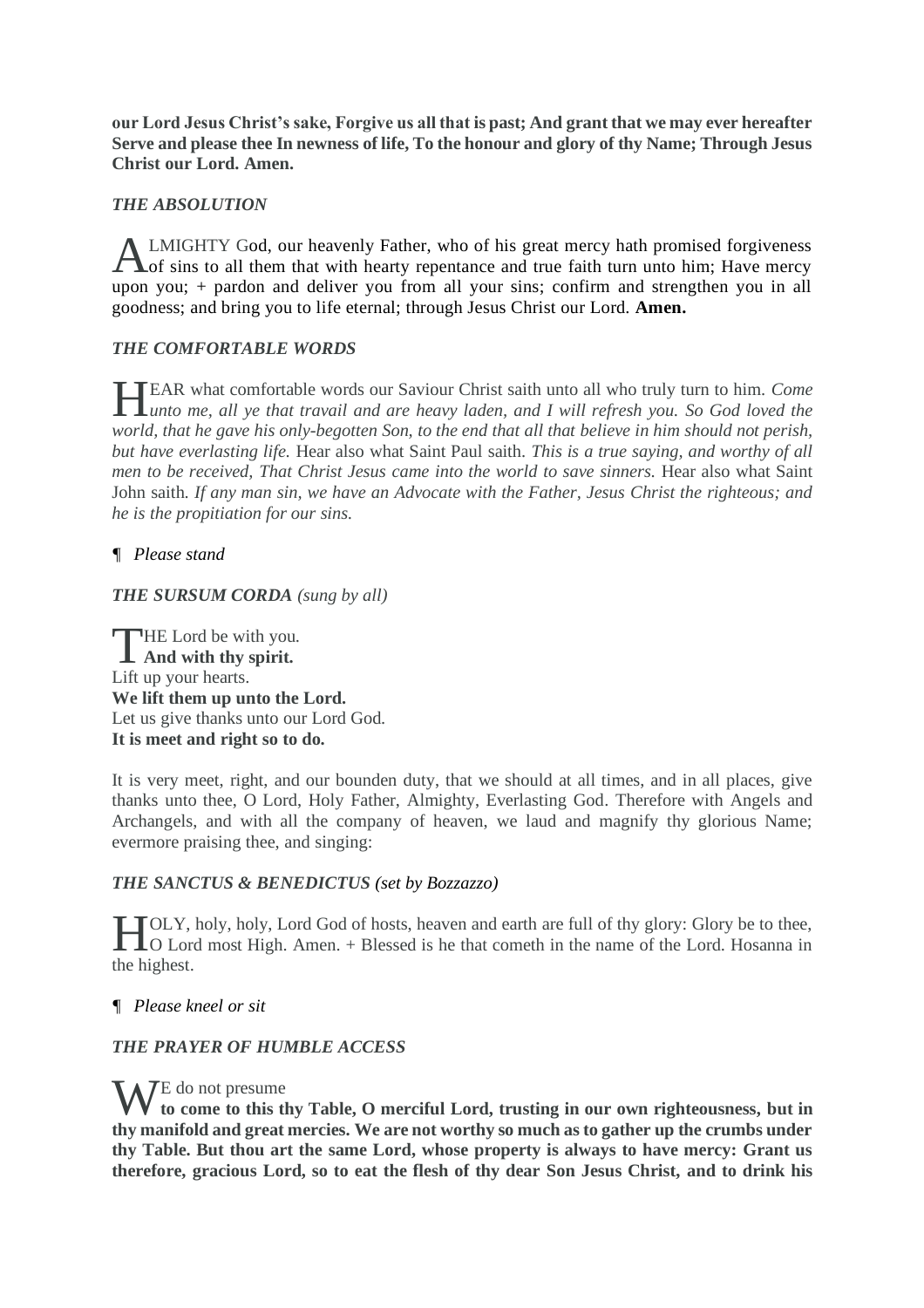**blood, that our sinful bodies may be made clean by his body, and our souls washed through his most precious blood, and that we may evermore dwell in him, and he in us. Amen.** 

# *THE PRAYER OF CONSECRATION*

LMIGHTY God, our heavenly Father, who of thy tender mercy, didst give thine only Son ALMIGHTY God, our heavenly Father, who of thy tender mercy, didst give thine only Son<br>Jesus Christ to suffer death upon the Cross for our redemption; who made there (by his one oblation of himself once offered) a full, perfect, and sufficient sacrifice, oblation, and satisfaction, for the sins of the whole world; and did institute, and in his holy Gospel command us to continue, a perpetual memory of that his precious death, until his coming again: Hear us, O merciful Father, we most humbly beseech thee; and grant that by the power of the Holy Spirit, we receiving these thy creatures of bread and wine, according to thy Son our Saviour Jesus Christ's holy institution, in remembrance of his death and passion, may be partakers of his most blessed + Body and Blood: Who, in the same night that he was betrayed, took Bread; and when he had given thanks, he brake it, and gave it to his disciples, saying: *Take, eat, this is my Body, which is given for you; Do this in remembrance of me.* Likewise, after supper, he took the Cup; and, when he had given thanks, he gave it to them, saying: *Drink ye all of this; for this is my Blood of the New Testament, which is shed for you, and for many, for the remission of sins; Do this, as oft as ye shall drink it, in remembrance of me.* **Amen.**

# *THE AGNUS DEI*

LAMB of God, that takest away the sins of the world, have mercy upon us. O Lamb of God, **O** LAMB of God, that takest away the sins of the world, have mercy upon us. O Lamb of God, that takest away the sins of the world, have mercy upon us. O Lamb of God that takest away the sins of the world, grant us thy peace.

# *THE INVITATION TO COMMUNION*

HE Body of our Lord Jesus Christ, which was given for thee, preserve thy body and soul THE Body of our Lord Jesus Christ, which was given for thee, preserve thy body and soul unto everlasting life: Take and eat this in remembrance that Christ died for thee, and feed on him in thy heart by faith with thanksgiving. **Amen.**

*¶ In accordance with the Anglican tradition, Holy Communion is administered in both kinds i.e the consecrated Bread and Wine. During the current pandemic, this can only be offered by intinction ie the consecrated wafer dipped in the consecrated wine, as the sharing of the Common Cup (Chalice) by sipping the consecrated wine is not permitted.*

#### **COMMUNION ANTHEM Mauric Duruflé** *Notre Père (The Lord's Prayer)*

#### *¶ Please stand*

#### *THE COMMUNION HYMN NEH 378 Immortal love for ever full*

*¶ Please kneel or sit*